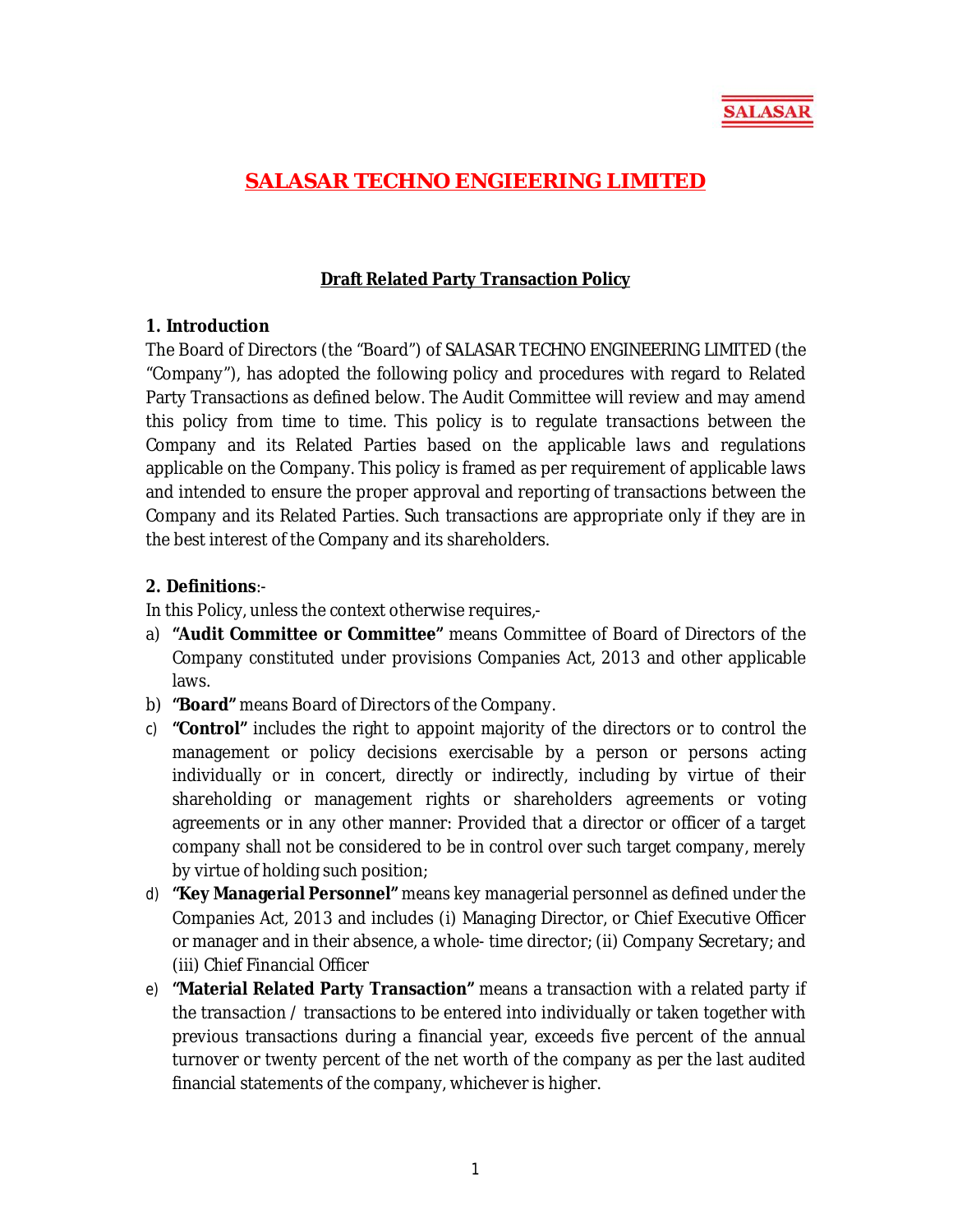- f) **"Policy"** means Related Party Transaction Policy as originally framed or as altered from time to time.
- g) **"Related Party"** means a person or entity that is related to the company. Parties are considered to be related if one party has the ability to control the other party or exercise significant influence over the other party, directly or indirectly, in making financial and/or operating decisions and includes the following:
	- 1. A person or a close member of that person's family is related to a company if that person: a. is a related party under Section 2(76) of the Companies Act, 2013 which are as follows:
		- i. a director or his relative ;
		- ii. a key managerial personnel or his relative ;
		- iii. a firm, in which a director, manager or his relative is a partner ;
		- iv. a private company in which a director or manager is a member or director;
		- v. a public company in which a director or manager is a director or holds along with his relatives, more than two per cent of its paid-up share capital ;
		- vi. anybody corporate whose Board of directors, managing director, or manager is accustomed to act in accordance with the advice, directions or instructions of a director or manager ;
		- vii. any person under whose advice, directions or instructions a director or manager is accustomed to act : Provided that nothing in sub-clauses (vi) and (vii) shall apply to the advice, directions or instructions given in a professional capacity;
		- viii. any company which is (A) a holding, subsidiary or an associate company of such company ; or (B) a subsidiary of a holding company to which it is also a subsidiary ;
		- ix. Director or key managerial personnel of the holding company or his relative with reference to a company; or b. has control or joint control or significant influence over the company; or c. is a key management personnel of the company or of a parent of the company; or
	- **2.** An entity is related to a company if any of the following conditions applies:
		- a. The entity is a related party under Section 2(76) of the Companies Act, 2013; or
		- b. The entity and the company are members of the same group (which means that each parent, subsidiary and fellow subsidiary is related to the others); or
		- c. One entity is an associate or joint venture of the other entity (or an associate or joint venture of a member of a group of which the other entity is a member); or
		- d. Both entities are joint ventures of the same third party; or
		- e. One entity is a joint venture of a third entity and the other entity is an associate of the third entity; or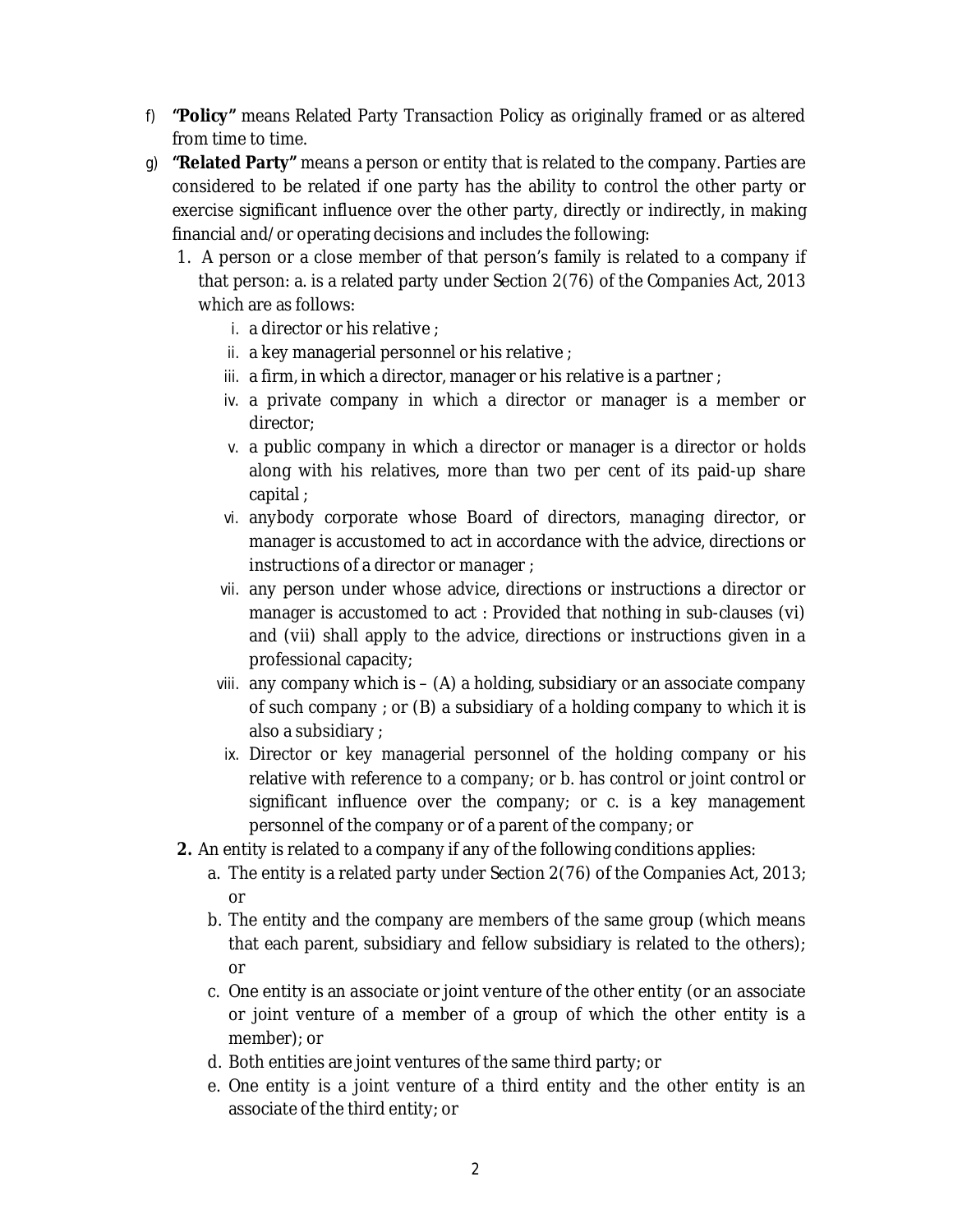- f. The entity is a post-employment benefit plan for the benefit of employees of either the company or an entity related to the company. If the company is itself such a plan, the sponsoring employers are also related to the company; or
- g. The entity is controlled or jointly controlled by a person identified in (1).
- h. A person identified in (1)(b) has significant influence over the entity (or of a parent of the entity); or
- g) **"Related Party Transaction"** means any transaction directly or indirectly involving any Related Party which is a transfer of resources, services or obligations between a company and a related party, regardless of whether a price is charged.
- h) **"Relative"** means relative as defined under the Companies Act, 2013 and includes anyone who is related to another, if –
	- i. They are members of a Hindu undivided family;
	- ii. They are husband and wife; or
	- iii. Father (including step-father)
	- iv. Mother (including step-mother)
	- v. Son (including step-son)
	- vi. Son's wife
	- vii. Daughter
	- viii. Daughter's husband
	- ix. Brother (including step-brother)
	- x. Sister (including step-sister)
- **3.** Policy All Related Party Transactions needs to get prior approval of the Audit Committee for its compliance with the policy.
	- 3.1 Identification of Potential Related Party Transactions Each director and Key Managerial Personnel is responsible for providing notice to the Board or Audit Committee of any potential Related Party Transaction involving him or her or his or her Relative, including any additional information about the transaction that the Board/Audit Committee may reasonably request. Board/Audit Committee will determine whether the transaction does, in fact, constitute a Related Party Transaction requiring compliance with this policy. The Company strongly prefers to receive such notice of any potential Related Party Transaction well in advance so that the Audit Committee/Board has adequate time to obtain and review information about the proposed transaction.
	- 3.2 Prohibitions related to Related Party Transactions All Related Party Transactions shall require prior approval of Audit Committee. Further, all Material Related Party Transactions shall require approval of the shareholders through special resolution and the Related Parties shall abstain from voting on such resolutions.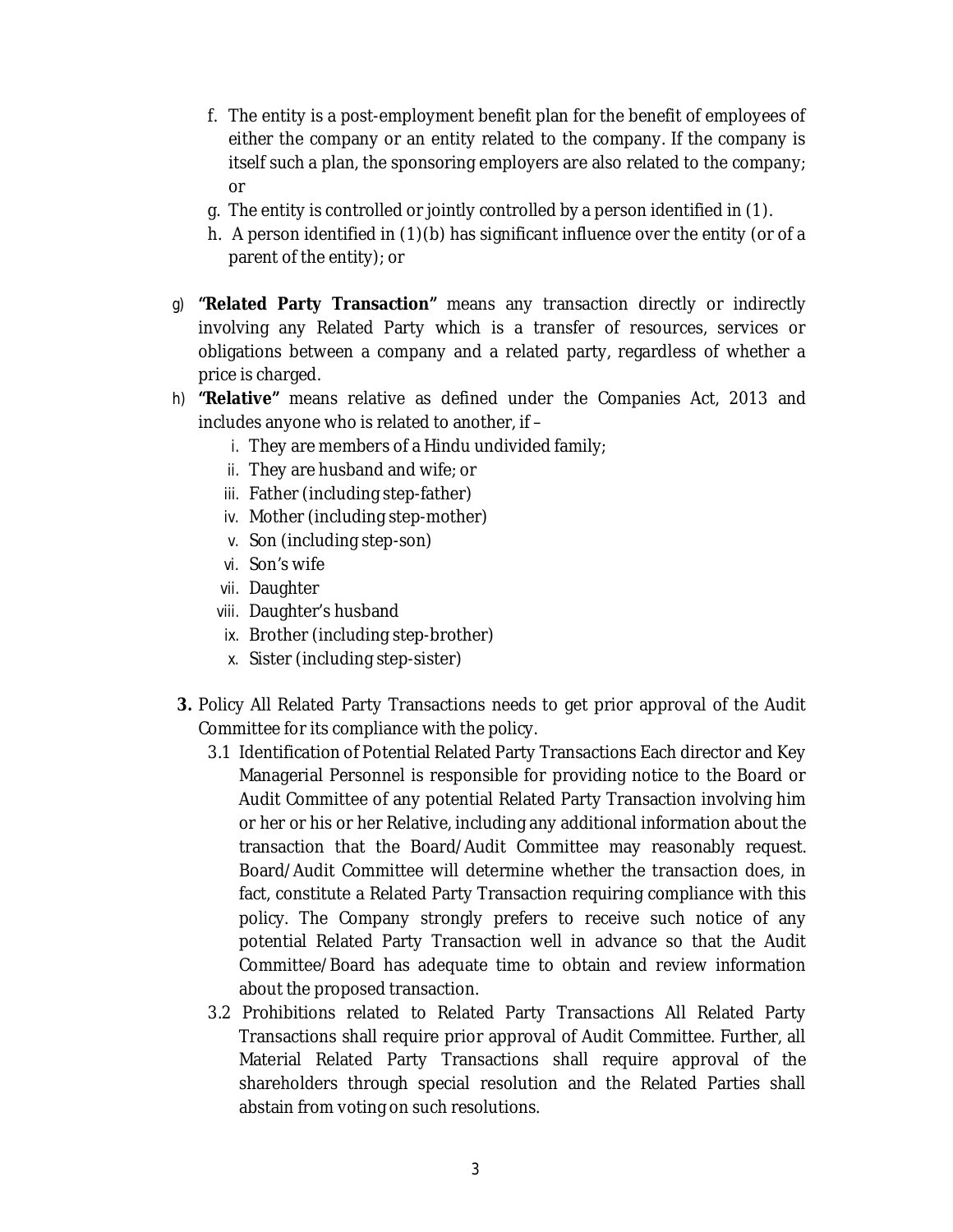3.3 Review and Approval of Related Party Transactions Related Party Transactions will be referred to the next regularly scheduled meeting of Audit Committee for review and approval. Any member of the Committee who has a potential interest in any Related Party Transaction will abstain himself or herself from discussion and voting on the approval of the Related Party Transaction.

To review a Related Party Transaction, the Committee will be provided with all relevant material information of the Related Party Transaction, including the terms of the transaction, the business purpose of the transaction, the benefits to the Company and to the Related Party, and any other relevant matters. In determining whether to approve a Related Party Transaction, the Committee will consider the following factors, among others, to the extent relevant to the Related Party Transaction: Whether the terms of the Related Party Transaction are fair and on arms length basis to the Company and would apply on the same basis if the transaction did not involve a Related Party; Whether there are any compelling business reasons for the Company to enter into the Related Party Transaction and the nature of alternative transactions, if any; Whether the Related Party Transaction would affect the independence of an independent director; Whether the proposed transaction includes any potential reputational risk issues that may arise as a result of or in connection with the proposed transaction; Whether the Company was notified about the Related Party Transaction before its commencement and if not, why pre-approval was not sought and whether subsequent ratification is allowed and would be detrimental to the Company; and Whether the Related Party Transaction would present an improper conflict of interest) for any director or Key Managerial Personnel of the Company, taking into account the size of the transaction, the overall financial position of the director, Executive Officer or other Related Party, the direct or indirect nature of the director's, Key Managerial Personnel's or other Related Party's interest in the transaction and the ongoing nature of any proposed relationship and any other factors the Board/Committee deems relevant. If the Committee determines that a Related Party Transaction should be brought before the Board, or if the Board in any case elects to review any such matter or it is mandatory under any law for Board to approve the Related Party Transaction, then the considerations set forth above shall apply to the Board's review and approval of the matter, with such modification as may be necessary or appropriate under the circumstances. Notwithstanding the foregoing, the following Related Party Transactions shall not require approval of Audit Committee or Shareholders: i. Any transaction that involves the providing of compensation to a director or Key Managerial Personnel in connection with his or her duties to the Company or any of its subsidiaries or associates, including the reimbursement of reasonable business and travel expenses incurred in the ordinary course of business. ii. Any transaction in which the Related Party's interest arises solely from ownership of securities issued by the Company and all holders of such securities receive the same benefits pro rata as the Related Party. 4. Related Party Transactions not approved under this Policy In the event the Company becomes aware